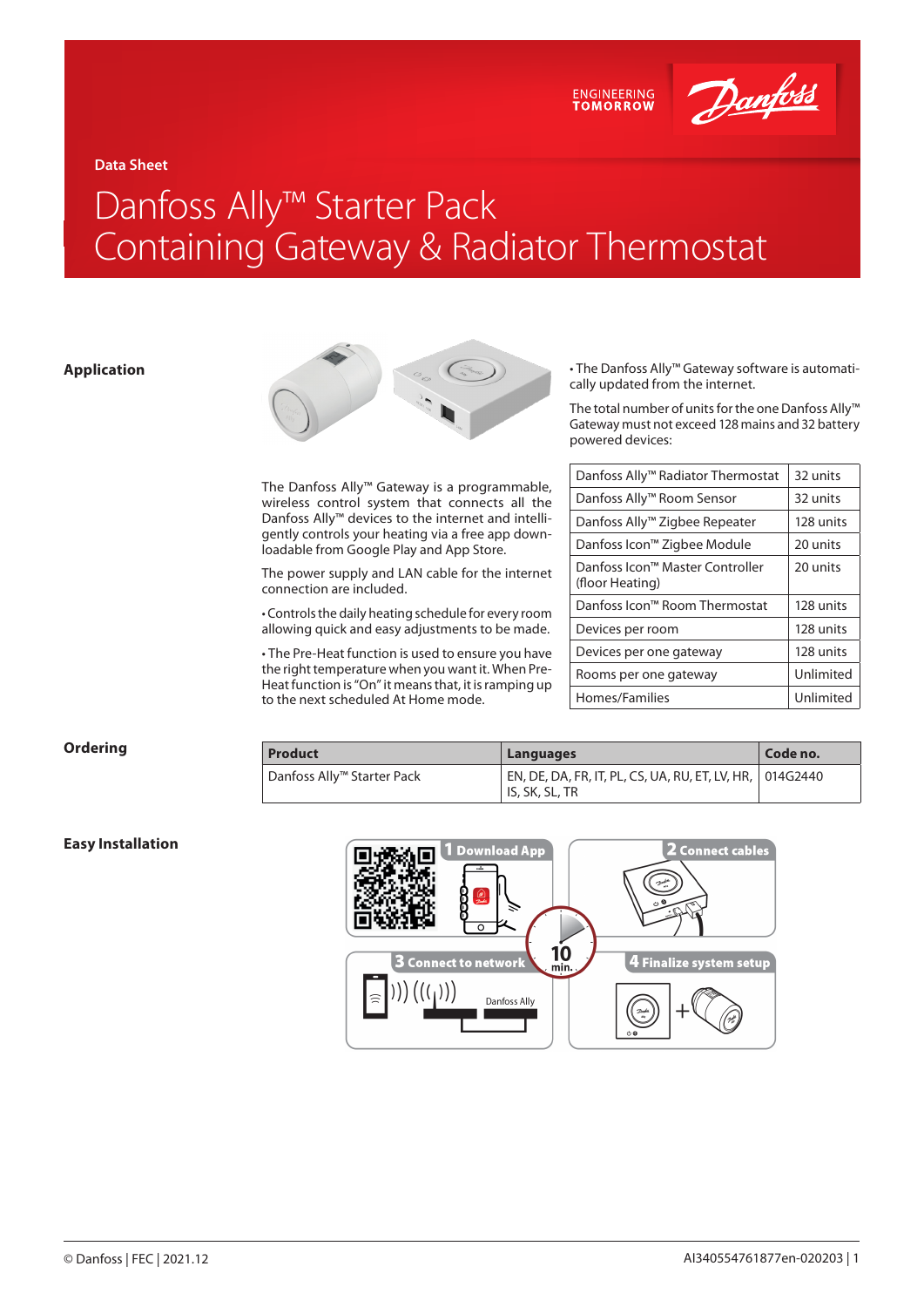## **Technical Specifications**

| Danfoss Ally <sup>™</sup> Gateway   |                                                           |  |
|-------------------------------------|-----------------------------------------------------------|--|
| <b>Device Function</b>              | <b>Smart Home Gateway</b>                                 |  |
| Recommended Use                     | Residential indoor (pollution degree 2)                   |  |
| Application                         | Radiators, water-based floor heating                      |  |
| LED Indicators (green)              | Power/Status, Network Connection                          |  |
| <b>Button</b>                       | Press Reset Button for 5 sec. to perform factory<br>reset |  |
| Power Supply                        | 5 VDC                                                     |  |
| Adaptor                             | 110 V $\sim$ 240 VAC, 5V 1A DC                            |  |
| Power Consumption / Standby         | < 5 W / < 2 W                                             |  |
| <b>Wired Communication</b>          | 10/100M Ethernet Port (RJ45, LAN)                         |  |
| <b>Wireless Communication</b>       | Zigbee / IEEE 802.15.4                                    |  |
| Transmission Frequency / Power      | 2.4 GHz / < 20 dBm (79 mW)                                |  |
| Transmission range inside buildings | up to 30 m                                                |  |
| Firmware Update                     | Support for over the air updates                          |  |
| <b>Operation Temperature</b>        | -10 °C to 55 °C                                           |  |
| Storage Temperature                 | -20 $^{\circ}$ C to 60 $^{\circ}$ C                       |  |
| <b>Size</b>                         | 95 mm x 95 mm x 23 mm                                     |  |
| IP class                            | 20                                                        |  |
| Integrations                        | Amazon Alexa, Google Assistant, Partner API               |  |
| Approval, markings etc.             | <b>IEEE</b>                                               |  |

Danfoss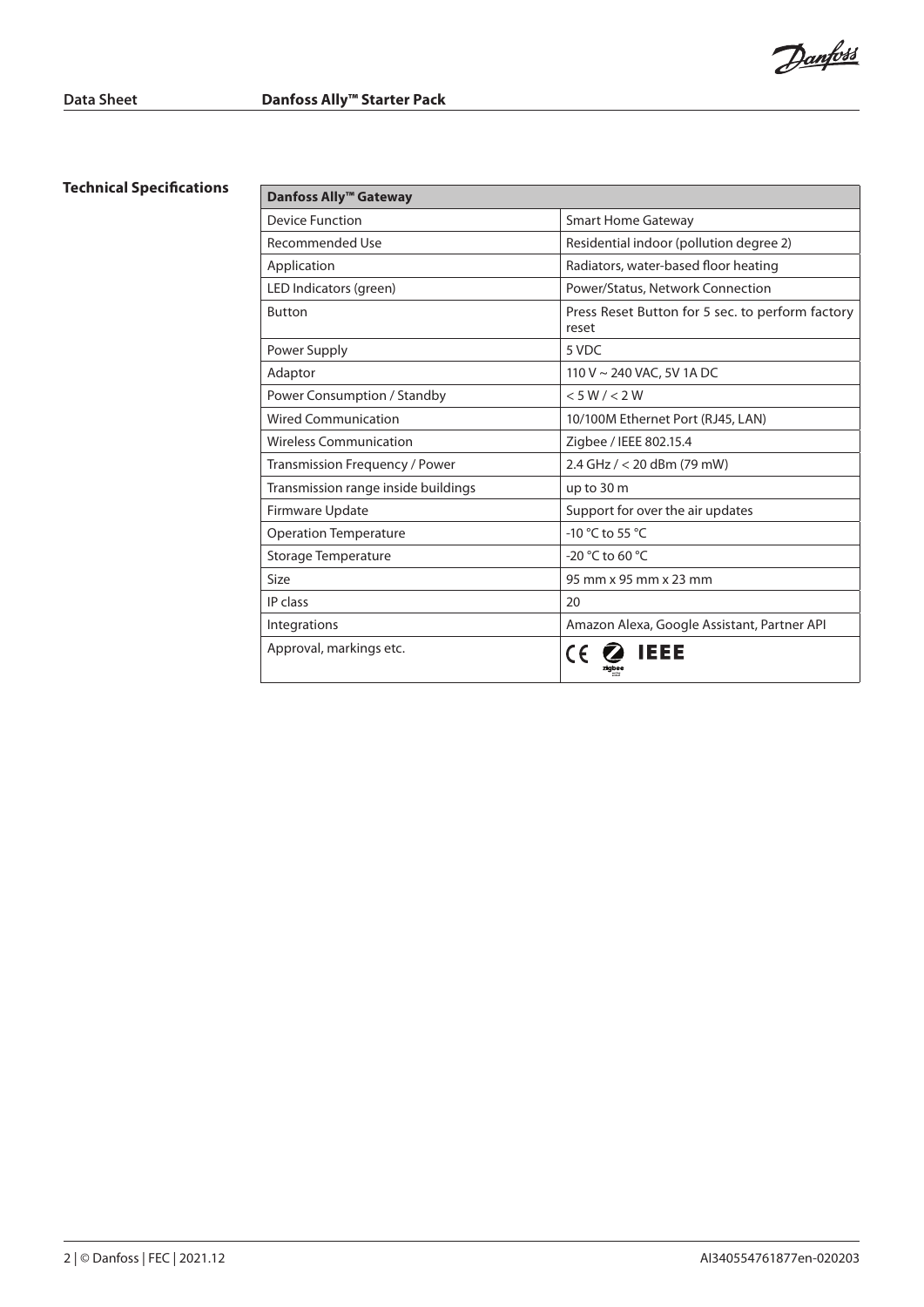Danfoss

| Danfoss Ally <sup>™</sup> Radiator Thermostat |                                                                                                  |  |  |  |
|-----------------------------------------------|--------------------------------------------------------------------------------------------------|--|--|--|
| Thermostat type                               | Programmable electronic radiator valve controller                                                |  |  |  |
| Recommended use                               | Residential (pollution degree 2)                                                                 |  |  |  |
| Actuator                                      | Electromechanical                                                                                |  |  |  |
| <b>Display</b>                                | LCD with white backlight                                                                         |  |  |  |
| Software classification                       | A                                                                                                |  |  |  |
| Control                                       | PID                                                                                              |  |  |  |
| Power supply                                  | 2 x 1.5 V alkaline AA batteries                                                                  |  |  |  |
| Power consumption                             | 3 mW in standby, 1.2 W when active                                                               |  |  |  |
| Trasmission Frequency / Power                 | 2.4 GHz $/ < 40$ mW                                                                              |  |  |  |
| <b>Battery life</b>                           | Up to 2 years                                                                                    |  |  |  |
| Low battery signal                            | Battery icon will flash in display.                                                              |  |  |  |
| Ambient temperature range                     | 0 to 40 °C                                                                                       |  |  |  |
| Transportation temperature range              | -20 to 65 $°C$                                                                                   |  |  |  |
| Maximum water temperature                     | 90 $\degree$ C                                                                                   |  |  |  |
| Temperature setting range                     | 5 to 35 °C                                                                                       |  |  |  |
| Clock accuracy                                | $+/- 10$ min/year                                                                                |  |  |  |
| Spindle movement                              | Linear, up to 4.5 mm, max. 2 mm on valve (1 mm/s)                                                |  |  |  |
| Noise level                                   | $<$ 30 dBA                                                                                       |  |  |  |
| Safety classification                         | Type 1                                                                                           |  |  |  |
| Open-window function                          | Activated at temperature decrease or by ZigBee command                                           |  |  |  |
| Weight (incl. batteries)                      | 198 g (with RA adapter)                                                                          |  |  |  |
| IP class                                      | 20 (not to be used in hazardous installations or in places where<br>it will be exposed to water) |  |  |  |
| Integrations*                                 | Partner API, Google Assistant, Amazon Alexa                                                      |  |  |  |
| Approvals, markings etc.                      | $\epsilon$                                                                                       |  |  |  |

\* Requires Danfoss Ally™ Gateway